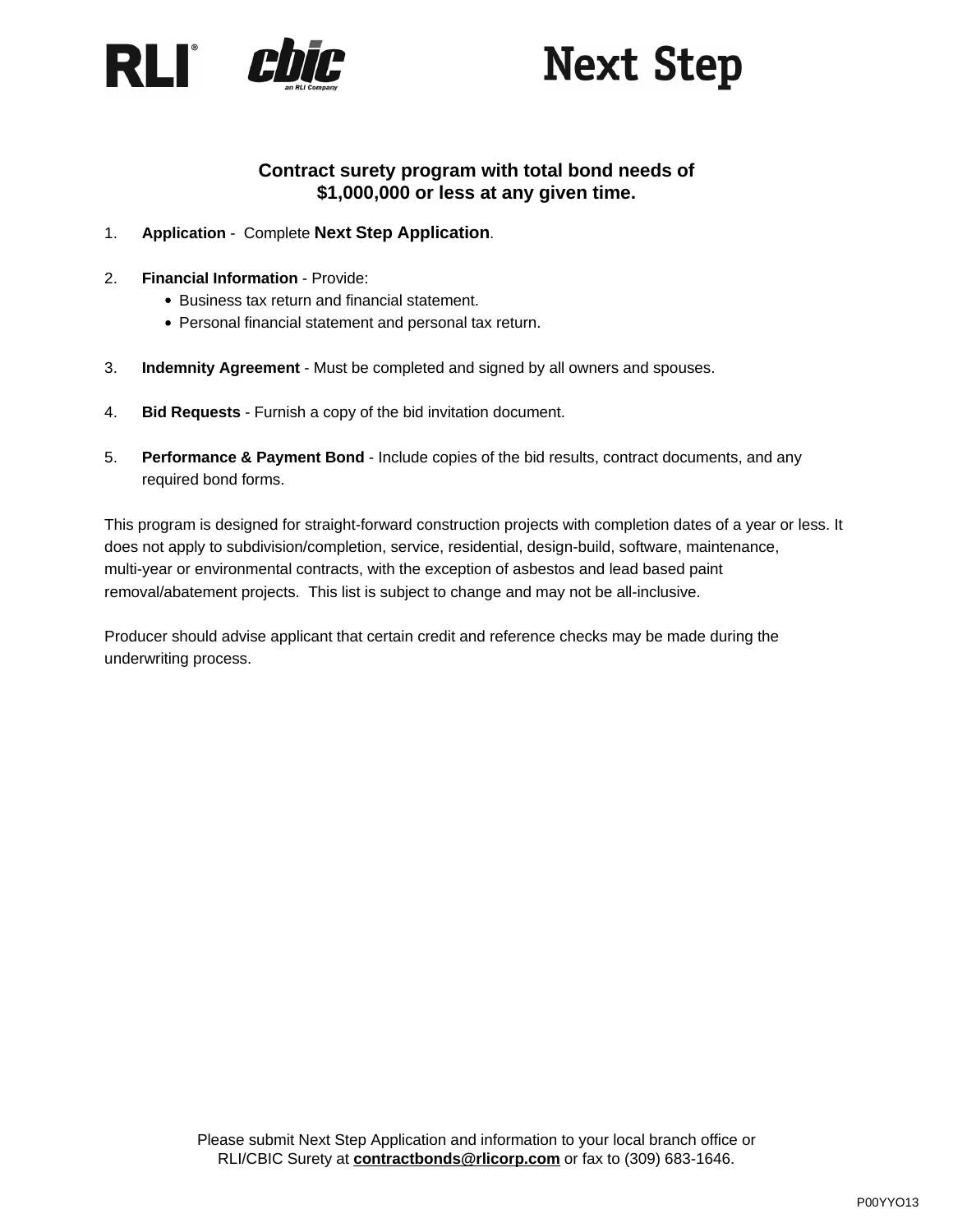

## **Next Step Application**

**Small Contract Bond Program**

**Bonded Aggregate Programs up to \$1,000,000**

 $\Gamma$ 

T.

| Business (Legal) Name<br>Zip<br>City<br>State<br>Fax<br>E-Mail Address<br>If Incorporated, Incorporation Date<br>State of Incorporation<br><b>Indemnitor Name</b><br>Social Security No.<br>Date of Birth<br>Home Phone<br><b>INFORMATION</b><br>Indemnitor Address/City/State/Zip<br>% Ownership<br>Indemnitor's Title<br>Spouse's Name (check here<br>if not married)<br>Social Security No.<br>% Ownership<br>Date of Birth<br><b>Indemnitor Name</b><br>Social Security No.<br>Date of Birth<br>Home Phone<br><b>INFORMATION</b><br>% Ownership<br>Indemnitor's Title<br>Spouse's Name (check here<br>if not married)<br>Social Security No.<br>Date of Birth<br>% Ownership<br>Bond Type (Bid, Final)<br><b>Bid/Contract Amount</b><br><b>Bid Date</b><br>Project Start Date<br><b>Completion Date</b><br><b>Bid Bond Percentage</b><br><b>Liquidated Damages</b><br>Time Allowed for Completion<br>Performance Bond Amount<br>Payment Bond Amount<br>Project Description (attach copy of bid invitation/specifications or contract)<br><b>Contact Person</b><br>If Private Owner, Flnancing by<br>Obligee Address/City/State/Zip<br>Phone<br>If this is a final bond request, list the top<br>three bidders and their amounts<br>3.2<br><b>LARGEST CONTRACTS INFORMATION</b><br>List largest contracts completed:<br>Largest Project 1 (Owner/General Contractor)<br>Location<br><b>Contract Amount</b><br>Year Completed<br><b>Final Profit</b><br>Fax and/or Email<br>Phone<br>Largest Project 2 (Owner/General Contractor)<br>Location<br>Type of Work<br><b>Contract Amount</b><br>Year Completed<br><b>Final Profit</b><br>Phone<br>Fax and/or Email<br>Largest Project 3 (Owner/General Contractor)<br>Location<br><b>Contract Amount</b><br>Year Completed<br><b>Final Profit</b><br>Phone<br>Fax and/or Email |                                          |  |  |  |  |  |  |  |  |  |  |  |  |  |
|-----------------------------------------------------------------------------------------------------------------------------------------------------------------------------------------------------------------------------------------------------------------------------------------------------------------------------------------------------------------------------------------------------------------------------------------------------------------------------------------------------------------------------------------------------------------------------------------------------------------------------------------------------------------------------------------------------------------------------------------------------------------------------------------------------------------------------------------------------------------------------------------------------------------------------------------------------------------------------------------------------------------------------------------------------------------------------------------------------------------------------------------------------------------------------------------------------------------------------------------------------------------------------------------------------------------------------------------------------------------------------------------------------------------------------------------------------------------------------------------------------------------------------------------------------------------------------------------------------------------------------------------------------------------------------------------------------------------------------------------------------------------------------------------------------------------------------|------------------------------------------|--|--|--|--|--|--|--|--|--|--|--|--|--|
|                                                                                                                                                                                                                                                                                                                                                                                                                                                                                                                                                                                                                                                                                                                                                                                                                                                                                                                                                                                                                                                                                                                                                                                                                                                                                                                                                                                                                                                                                                                                                                                                                                                                                                                                                                                                                             | <b>CONTRACTOR</b><br><b>INFORMATION</b>  |  |  |  |  |  |  |  |  |  |  |  |  |  |
|                                                                                                                                                                                                                                                                                                                                                                                                                                                                                                                                                                                                                                                                                                                                                                                                                                                                                                                                                                                                                                                                                                                                                                                                                                                                                                                                                                                                                                                                                                                                                                                                                                                                                                                                                                                                                             | <b>Business Address</b>                  |  |  |  |  |  |  |  |  |  |  |  |  |  |
|                                                                                                                                                                                                                                                                                                                                                                                                                                                                                                                                                                                                                                                                                                                                                                                                                                                                                                                                                                                                                                                                                                                                                                                                                                                                                                                                                                                                                                                                                                                                                                                                                                                                                                                                                                                                                             | Phone                                    |  |  |  |  |  |  |  |  |  |  |  |  |  |
|                                                                                                                                                                                                                                                                                                                                                                                                                                                                                                                                                                                                                                                                                                                                                                                                                                                                                                                                                                                                                                                                                                                                                                                                                                                                                                                                                                                                                                                                                                                                                                                                                                                                                                                                                                                                                             | Years in Business                        |  |  |  |  |  |  |  |  |  |  |  |  |  |
|                                                                                                                                                                                                                                                                                                                                                                                                                                                                                                                                                                                                                                                                                                                                                                                                                                                                                                                                                                                                                                                                                                                                                                                                                                                                                                                                                                                                                                                                                                                                                                                                                                                                                                                                                                                                                             | Subsidiaries or Affilliates              |  |  |  |  |  |  |  |  |  |  |  |  |  |
|                                                                                                                                                                                                                                                                                                                                                                                                                                                                                                                                                                                                                                                                                                                                                                                                                                                                                                                                                                                                                                                                                                                                                                                                                                                                                                                                                                                                                                                                                                                                                                                                                                                                                                                                                                                                                             | <b>PERSONAL</b>                          |  |  |  |  |  |  |  |  |  |  |  |  |  |
|                                                                                                                                                                                                                                                                                                                                                                                                                                                                                                                                                                                                                                                                                                                                                                                                                                                                                                                                                                                                                                                                                                                                                                                                                                                                                                                                                                                                                                                                                                                                                                                                                                                                                                                                                                                                                             |                                          |  |  |  |  |  |  |  |  |  |  |  |  |  |
|                                                                                                                                                                                                                                                                                                                                                                                                                                                                                                                                                                                                                                                                                                                                                                                                                                                                                                                                                                                                                                                                                                                                                                                                                                                                                                                                                                                                                                                                                                                                                                                                                                                                                                                                                                                                                             |                                          |  |  |  |  |  |  |  |  |  |  |  |  |  |
|                                                                                                                                                                                                                                                                                                                                                                                                                                                                                                                                                                                                                                                                                                                                                                                                                                                                                                                                                                                                                                                                                                                                                                                                                                                                                                                                                                                                                                                                                                                                                                                                                                                                                                                                                                                                                             | <b>PERSONAL</b>                          |  |  |  |  |  |  |  |  |  |  |  |  |  |
|                                                                                                                                                                                                                                                                                                                                                                                                                                                                                                                                                                                                                                                                                                                                                                                                                                                                                                                                                                                                                                                                                                                                                                                                                                                                                                                                                                                                                                                                                                                                                                                                                                                                                                                                                                                                                             | Indemnitor Address/City/State/Zip        |  |  |  |  |  |  |  |  |  |  |  |  |  |
|                                                                                                                                                                                                                                                                                                                                                                                                                                                                                                                                                                                                                                                                                                                                                                                                                                                                                                                                                                                                                                                                                                                                                                                                                                                                                                                                                                                                                                                                                                                                                                                                                                                                                                                                                                                                                             |                                          |  |  |  |  |  |  |  |  |  |  |  |  |  |
|                                                                                                                                                                                                                                                                                                                                                                                                                                                                                                                                                                                                                                                                                                                                                                                                                                                                                                                                                                                                                                                                                                                                                                                                                                                                                                                                                                                                                                                                                                                                                                                                                                                                                                                                                                                                                             | <b>JOB/PROJECT</b><br><b>INFORMATION</b> |  |  |  |  |  |  |  |  |  |  |  |  |  |
|                                                                                                                                                                                                                                                                                                                                                                                                                                                                                                                                                                                                                                                                                                                                                                                                                                                                                                                                                                                                                                                                                                                                                                                                                                                                                                                                                                                                                                                                                                                                                                                                                                                                                                                                                                                                                             | Maintenance Period                       |  |  |  |  |  |  |  |  |  |  |  |  |  |
|                                                                                                                                                                                                                                                                                                                                                                                                                                                                                                                                                                                                                                                                                                                                                                                                                                                                                                                                                                                                                                                                                                                                                                                                                                                                                                                                                                                                                                                                                                                                                                                                                                                                                                                                                                                                                             |                                          |  |  |  |  |  |  |  |  |  |  |  |  |  |
|                                                                                                                                                                                                                                                                                                                                                                                                                                                                                                                                                                                                                                                                                                                                                                                                                                                                                                                                                                                                                                                                                                                                                                                                                                                                                                                                                                                                                                                                                                                                                                                                                                                                                                                                                                                                                             | Project Location                         |  |  |  |  |  |  |  |  |  |  |  |  |  |
|                                                                                                                                                                                                                                                                                                                                                                                                                                                                                                                                                                                                                                                                                                                                                                                                                                                                                                                                                                                                                                                                                                                                                                                                                                                                                                                                                                                                                                                                                                                                                                                                                                                                                                                                                                                                                             | Obligee/Owner                            |  |  |  |  |  |  |  |  |  |  |  |  |  |
|                                                                                                                                                                                                                                                                                                                                                                                                                                                                                                                                                                                                                                                                                                                                                                                                                                                                                                                                                                                                                                                                                                                                                                                                                                                                                                                                                                                                                                                                                                                                                                                                                                                                                                                                                                                                                             |                                          |  |  |  |  |  |  |  |  |  |  |  |  |  |
|                                                                                                                                                                                                                                                                                                                                                                                                                                                                                                                                                                                                                                                                                                                                                                                                                                                                                                                                                                                                                                                                                                                                                                                                                                                                                                                                                                                                                                                                                                                                                                                                                                                                                                                                                                                                                             |                                          |  |  |  |  |  |  |  |  |  |  |  |  |  |
|                                                                                                                                                                                                                                                                                                                                                                                                                                                                                                                                                                                                                                                                                                                                                                                                                                                                                                                                                                                                                                                                                                                                                                                                                                                                                                                                                                                                                                                                                                                                                                                                                                                                                                                                                                                                                             |                                          |  |  |  |  |  |  |  |  |  |  |  |  |  |
|                                                                                                                                                                                                                                                                                                                                                                                                                                                                                                                                                                                                                                                                                                                                                                                                                                                                                                                                                                                                                                                                                                                                                                                                                                                                                                                                                                                                                                                                                                                                                                                                                                                                                                                                                                                                                             |                                          |  |  |  |  |  |  |  |  |  |  |  |  |  |
|                                                                                                                                                                                                                                                                                                                                                                                                                                                                                                                                                                                                                                                                                                                                                                                                                                                                                                                                                                                                                                                                                                                                                                                                                                                                                                                                                                                                                                                                                                                                                                                                                                                                                                                                                                                                                             |                                          |  |  |  |  |  |  |  |  |  |  |  |  |  |
|                                                                                                                                                                                                                                                                                                                                                                                                                                                                                                                                                                                                                                                                                                                                                                                                                                                                                                                                                                                                                                                                                                                                                                                                                                                                                                                                                                                                                                                                                                                                                                                                                                                                                                                                                                                                                             | Type of Work                             |  |  |  |  |  |  |  |  |  |  |  |  |  |
|                                                                                                                                                                                                                                                                                                                                                                                                                                                                                                                                                                                                                                                                                                                                                                                                                                                                                                                                                                                                                                                                                                                                                                                                                                                                                                                                                                                                                                                                                                                                                                                                                                                                                                                                                                                                                             | <b>Contact Person</b>                    |  |  |  |  |  |  |  |  |  |  |  |  |  |
|                                                                                                                                                                                                                                                                                                                                                                                                                                                                                                                                                                                                                                                                                                                                                                                                                                                                                                                                                                                                                                                                                                                                                                                                                                                                                                                                                                                                                                                                                                                                                                                                                                                                                                                                                                                                                             |                                          |  |  |  |  |  |  |  |  |  |  |  |  |  |
|                                                                                                                                                                                                                                                                                                                                                                                                                                                                                                                                                                                                                                                                                                                                                                                                                                                                                                                                                                                                                                                                                                                                                                                                                                                                                                                                                                                                                                                                                                                                                                                                                                                                                                                                                                                                                             |                                          |  |  |  |  |  |  |  |  |  |  |  |  |  |
|                                                                                                                                                                                                                                                                                                                                                                                                                                                                                                                                                                                                                                                                                                                                                                                                                                                                                                                                                                                                                                                                                                                                                                                                                                                                                                                                                                                                                                                                                                                                                                                                                                                                                                                                                                                                                             |                                          |  |  |  |  |  |  |  |  |  |  |  |  |  |
|                                                                                                                                                                                                                                                                                                                                                                                                                                                                                                                                                                                                                                                                                                                                                                                                                                                                                                                                                                                                                                                                                                                                                                                                                                                                                                                                                                                                                                                                                                                                                                                                                                                                                                                                                                                                                             | <b>Contact Person</b>                    |  |  |  |  |  |  |  |  |  |  |  |  |  |
|                                                                                                                                                                                                                                                                                                                                                                                                                                                                                                                                                                                                                                                                                                                                                                                                                                                                                                                                                                                                                                                                                                                                                                                                                                                                                                                                                                                                                                                                                                                                                                                                                                                                                                                                                                                                                             |                                          |  |  |  |  |  |  |  |  |  |  |  |  |  |
|                                                                                                                                                                                                                                                                                                                                                                                                                                                                                                                                                                                                                                                                                                                                                                                                                                                                                                                                                                                                                                                                                                                                                                                                                                                                                                                                                                                                                                                                                                                                                                                                                                                                                                                                                                                                                             | Type of Work                             |  |  |  |  |  |  |  |  |  |  |  |  |  |
|                                                                                                                                                                                                                                                                                                                                                                                                                                                                                                                                                                                                                                                                                                                                                                                                                                                                                                                                                                                                                                                                                                                                                                                                                                                                                                                                                                                                                                                                                                                                                                                                                                                                                                                                                                                                                             | <b>Contact Person</b>                    |  |  |  |  |  |  |  |  |  |  |  |  |  |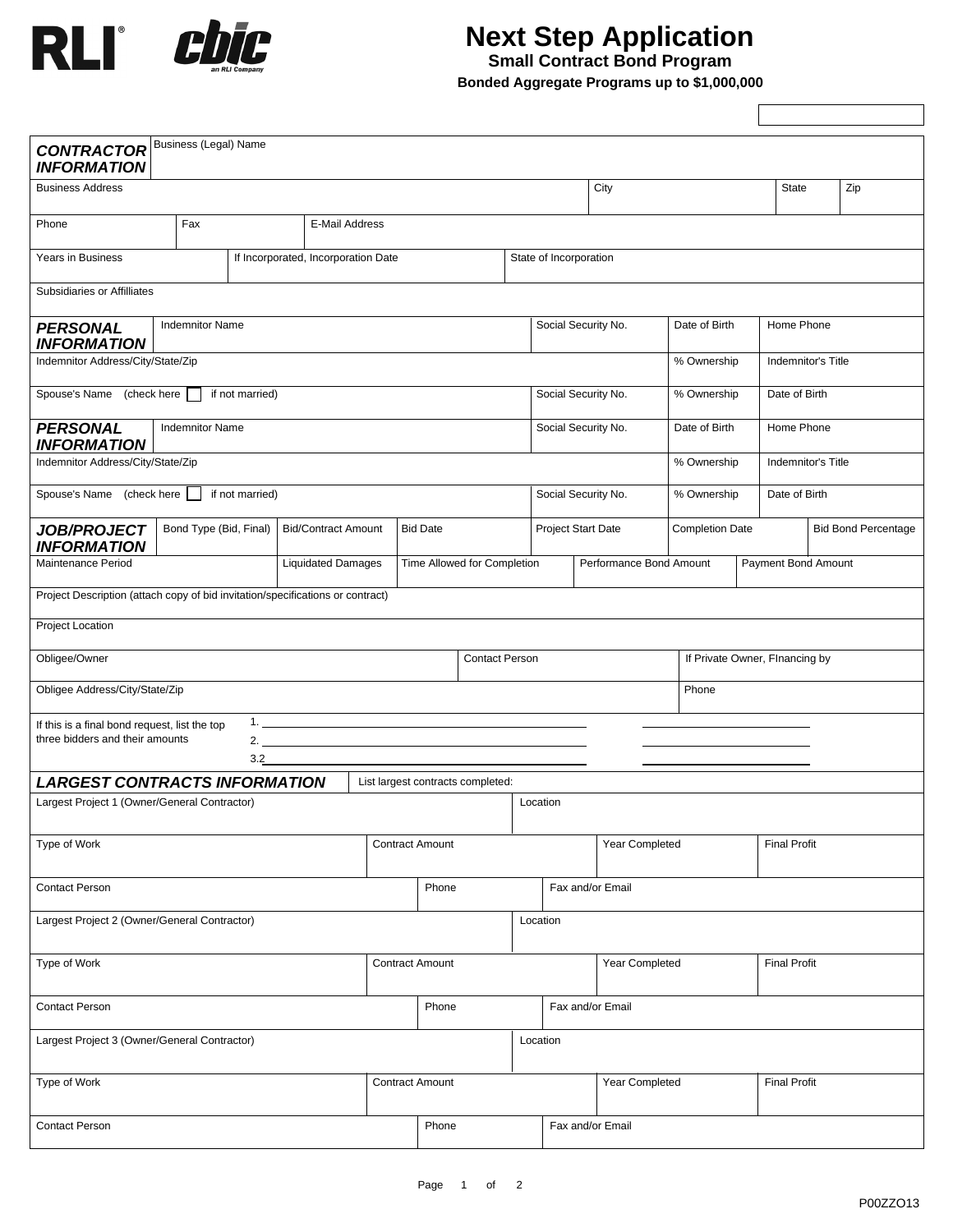| <b>CURRENT JOB/PROJECT INFORMATION</b><br>Owner/General Contractor<br><b>Contact Person</b><br>Owner/General Contractor<br><b>Contact Person</b><br><b>SUPPLIER/SUBCONTRACTOR INFORMATION</b><br>Name of Account Payable               | Type of Work<br>Phone<br>Type of Work | List the two (2) largest contracts currently underway:<br>Fax and/or Email |                       | <b>Project Location</b>     |                                   |            |                                                                                                          |                               |                        | <b>Contract Amount</b>      |  |  |
|----------------------------------------------------------------------------------------------------------------------------------------------------------------------------------------------------------------------------------------|---------------------------------------|----------------------------------------------------------------------------|-----------------------|-----------------------------|-----------------------------------|------------|----------------------------------------------------------------------------------------------------------|-------------------------------|------------------------|-----------------------------|--|--|
|                                                                                                                                                                                                                                        |                                       |                                                                            |                       |                             |                                   |            |                                                                                                          |                               |                        |                             |  |  |
|                                                                                                                                                                                                                                        |                                       |                                                                            |                       |                             |                                   |            |                                                                                                          |                               |                        |                             |  |  |
|                                                                                                                                                                                                                                        |                                       |                                                                            |                       |                             |                                   |            | % Complete                                                                                               |                               |                        | Anticipated Completion Date |  |  |
|                                                                                                                                                                                                                                        |                                       |                                                                            |                       |                             | Project Location                  |            |                                                                                                          |                               | <b>Contract Amount</b> |                             |  |  |
|                                                                                                                                                                                                                                        | Fax and/or Email<br>Phone             |                                                                            |                       |                             |                                   |            | % Complete                                                                                               | Anticipated Completion Date   |                        |                             |  |  |
|                                                                                                                                                                                                                                        |                                       |                                                                            |                       |                             |                                   |            | List the major suppliers and subcontractors with whom you have conducted business in the last 12 months: |                               |                        |                             |  |  |
|                                                                                                                                                                                                                                        | Amount Owed                           | % Over 60 Days                                                             | <b>Contact Person</b> |                             |                                   |            | Phone                                                                                                    |                               | Fax or Email           |                             |  |  |
|                                                                                                                                                                                                                                        |                                       |                                                                            |                       |                             |                                   |            |                                                                                                          |                               |                        |                             |  |  |
| Name of Account Payable<br>Amount Owed                                                                                                                                                                                                 |                                       | % Over 60 Days                                                             |                       | <b>Contact Person</b>       |                                   |            | Phone                                                                                                    |                               | Fax or Email           |                             |  |  |
|                                                                                                                                                                                                                                        |                                       |                                                                            |                       |                             |                                   |            |                                                                                                          |                               |                        |                             |  |  |
| Name of Account Payable                                                                                                                                                                                                                | Amount Owed                           | % Over 60 Days                                                             | <b>Contact Person</b> |                             |                                   |            | Phone                                                                                                    |                               | Fax or Email           |                             |  |  |
|                                                                                                                                                                                                                                        |                                       |                                                                            |                       |                             |                                   |            |                                                                                                          |                               |                        |                             |  |  |
|                                                                                                                                                                                                                                        |                                       |                                                                            |                       |                             |                                   |            |                                                                                                          |                               |                        |                             |  |  |
| <b>OPERATIONS INFORMATION</b>                                                                                                                                                                                                          |                                       |                                                                            |                       |                             |                                   |            |                                                                                                          |                               |                        |                             |  |  |
| Type of Work Performed & Territory where presently work & plan to perform work                                                                                                                                                         |                                       |                                                                            |                       |                             |                                   |            |                                                                                                          |                               |                        |                             |  |  |
| <b>Trades Performed in House</b>                                                                                                                                                                                                       |                                       |                                                                            |                       | <b>Trades Subcontracted</b> |                                   |            |                                                                                                          |                               |                        |                             |  |  |
| Largest Work on Hand in the Past                                                                                                                                                                                                       | Year                                  | Number of Jobs                                                             | Average Job Size      |                             |                                   |            | Average Total Work on Hand                                                                               |                               |                        |                             |  |  |
|                                                                                                                                                                                                                                        |                                       |                                                                            |                       |                             |                                   |            |                                                                                                          |                               |                        |                             |  |  |
| Bank Line<br>No<br>Yes                                                                                                                                                                                                                 |                                       | <b>Total Amount</b>                                                        |                       |                             | <b>Amount Available Currently</b> |            |                                                                                                          |                               |                        |                             |  |  |
| Name of Liability Insurance Company<br><b>Expiration Date</b>                                                                                                                                                                          |                                       |                                                                            |                       | Limits                      |                                   |            |                                                                                                          |                               |                        |                             |  |  |
| Agent's Name                                                                                                                                                                                                                           |                                       | Agent's Phone                                                              |                       |                             | Agent's Email                     |            |                                                                                                          |                               |                        |                             |  |  |
|                                                                                                                                                                                                                                        |                                       |                                                                            |                       |                             |                                   |            |                                                                                                          |                               |                        |                             |  |  |
| DISPUTES, FINANCIAL DIFFICULTIES, PROBLEMS, ETC.                                                                                                                                                                                       |                                       |                                                                            |                       |                             | L.                                |            | Company                                                                                                  | Any officer, owner or partner | Yes                    |                             |  |  |
| Any company or personal assets held in trust or escrow accounts?<br>1.<br>Are any business or personal assets restricted or pledged for any purpose (i.e. collateral for a loan, etc.)?<br>2.                                          |                                       |                                                                            |                       |                             |                                   | Yes        | No                                                                                                       |                               |                        | No                          |  |  |
| 3.<br>Bonded or declined bonding in the last 3 years?                                                                                                                                                                                  |                                       |                                                                            |                       |                             |                                   | Yes<br>Yes | No<br>No                                                                                                 |                               | Yes<br>Yes             | No<br>No                    |  |  |
| Has this specific request been submitted to or declined by another surety?<br>4.                                                                                                                                                       |                                       |                                                                            |                       |                             |                                   | Yes        | No                                                                                                       |                               | Yes                    | No                          |  |  |
| Been in claim previously with a surety?<br>5.                                                                                                                                                                                          |                                       |                                                                            |                       |                             |                                   | Yes        | No                                                                                                       |                               | Yes                    | No                          |  |  |
| Involved in any lawsuits or disputes in past 5 years?<br>6                                                                                                                                                                             |                                       |                                                                            |                       |                             |                                   | Yes        | No.                                                                                                      | ┌─                            | Yes                    | No.                         |  |  |
| Failed to complete any job or assessed delay damages or penalties?<br>7.                                                                                                                                                               |                                       |                                                                            |                       |                             |                                   | Yes        | No                                                                                                       |                               | Yes                    | No                          |  |  |
| 8.<br>Declared personal or business bankruptcy or failed in any business?                                                                                                                                                              |                                       |                                                                            |                       |                             |                                   | Yes        | No                                                                                                       |                               | Yes                    | No                          |  |  |
| 9.<br>Delinquent in payment of any taxes?                                                                                                                                                                                              |                                       |                                                                            |                       |                             |                                   | Yes        | No                                                                                                       |                               | Yes                    | No                          |  |  |
| Involved in any other business entities?<br>10.                                                                                                                                                                                        |                                       |                                                                            |                       |                             |                                   | Yes        | No                                                                                                       |                               | Yes                    | No                          |  |  |
| For any YES answer, provide complete details or copies of correspondence explaining all:                                                                                                                                               |                                       |                                                                            |                       |                             |                                   |            |                                                                                                          |                               |                        |                             |  |  |
|                                                                                                                                                                                                                                        |                                       |                                                                            |                       |                             |                                   |            |                                                                                                          |                               |                        |                             |  |  |
|                                                                                                                                                                                                                                        |                                       |                                                                            |                       |                             |                                   |            |                                                                                                          |                               |                        |                             |  |  |
| The following statement must be signed by an owner or officer of the company for which bonding is being requested.                                                                                                                     |                                       |                                                                            |                       |                             |                                   |            |                                                                                                          |                               |                        |                             |  |  |
| I acknowledge that all information is complete and correct and is given to induce the insurance company to execute surety bonds. I understand that false information may constitute misrepresentation or fraud. I authorize yo         |                                       |                                                                            |                       |                             |                                   |            |                                                                                                          |                               |                        |                             |  |  |
| and owners for bonding purposes.                                                                                                                                                                                                       |                                       |                                                                            |                       |                             |                                   |            |                                                                                                          |                               |                        |                             |  |  |
| Date                                                                                                                                                                                                                                   |                                       | Signature and Title X                                                      |                       |                             |                                   |            |                                                                                                          |                               |                        |                             |  |  |
| <b>PRODUCER</b><br>Agency Name<br>Phone<br>Code<br>INFORMATION                                                                                                                                                                         |                                       |                                                                            |                       | Fax                         |                                   |            |                                                                                                          | E-mail                        |                        |                             |  |  |
| <b>Agency Address</b>                                                                                                                                                                                                                  |                                       |                                                                            |                       |                             |                                   |            | <b>Contact Person</b>                                                                                    |                               |                        |                             |  |  |
| <b>AGENT'S RECOMMENDATION:</b>                                                                                                                                                                                                         |                                       |                                                                            |                       | Comments:                   |                                   |            |                                                                                                          |                               |                        |                             |  |  |
| We are not very familiar with this applicant.                                                                                                                                                                                          |                                       |                                                                            |                       |                             |                                   |            |                                                                                                          |                               |                        |                             |  |  |
| We are familiar with applicant and are aware of no adverse information about him/her.                                                                                                                                                  |                                       |                                                                            |                       |                             |                                   |            |                                                                                                          |                               |                        |                             |  |  |
| We know applicant very well and offer our highest recommendation.<br>Any person who knowingly and with intent to defraud any insurance company or other person files an application for insurance or statement of claim containing any |                                       |                                                                            |                       |                             |                                   |            |                                                                                                          |                               |                        |                             |  |  |

materially false, incomplete, or misleading information, or conceals information concerning any material fact thereto, commits a fraudulent insurance act, which is a crime punishable by incarceration, and shall also be subject to civil penalties.

 $\Gamma$ 

٦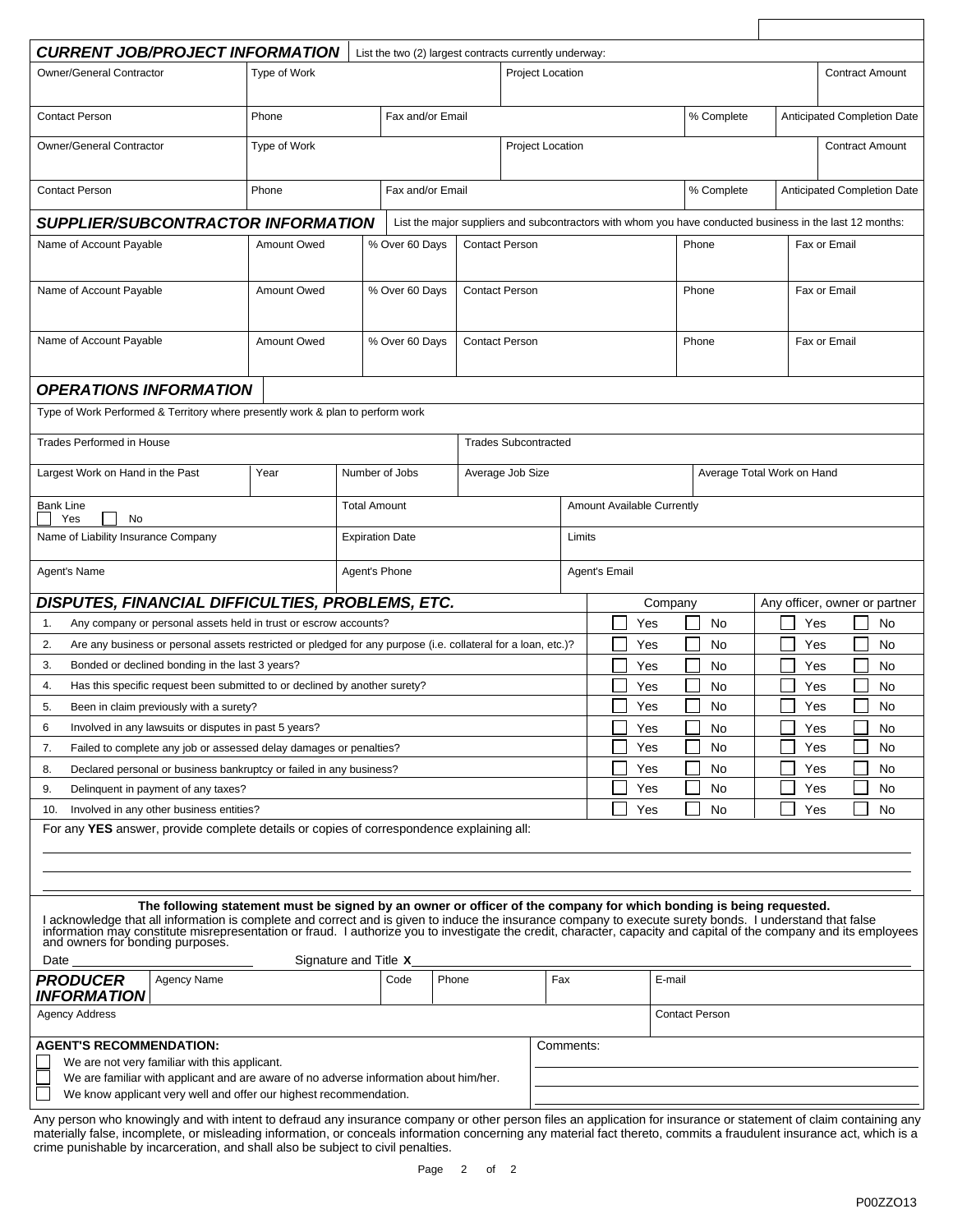

# **General Indemnity Agreement**

#### THIS AGREEMENT is made by

the undersigned persons or entities, all of which are individually and collectively referred to, whether one or more, as "Principal," for the continuing benefit of Surety in connection with any Bond executed on behalf of Principal or any one or more of them.

DEFINITIONS: The following terms shall have the following definitions in this Agreement:

Bond: Any surety bond, undertaking, or other express or implied obligation of guaranty of suretyship for Principal or any other person or entity at their request executed or committed to by Surety on, before or after this date, and any riders, endorsements, extensions, continuations, renewals, substitutions, increases or decreases in penal sum, reinstatements or replacements thereto.

Principal: The persons and entities, jointly and severally, signing below or for whom any Bond is issued or committed to by Surety, or any one or combination thereof, or their successors in interest, whether alone or in joint venture with others named herein or not named herein, and any person or entity that directly or indirectly, through one or more intermediaries, controls or is controlled by, or is under common control with any party to this Agreement.

Surety: Any and all of **RLI Insurance Company** and/or **Contractors Bonding and Insurance Company**, their respective reinsurers, and any other person or entity which may act as surety or co-surety on any Bond, or any other person or entity who executes any Bond at its request.

#### INDEMNITY: Principal:

- 1. Agrees to indemnify and save harmless Surety from and against any and all demands, claims, liabilities, costs, losses, penalties, obligations, interest, damages and expenses of whatever nature or kind, including but not limited to attorneys' fees (including those of both outside and in-house attorneys) and costs and fees incurred in investigation and adjustment of claims or potential claims, cost and loss containment, procuring or attempting to procure the discharge of Bond, or attempting to recover losses or expenses from Principal or third parties, whether or not Surety shall have paid out any such sums; and
- 2. Agrees to pay Surety and any producing agent all premiums on Bonds issued by Surety on behalf of Principal, in accordance with Surety's rates in effect when each payment is due. Premiums on contract bonds are based on the contract price, without reference to the penal sum of the Bond, and shall be adjusted due to changes in the total contract price. On any Bond where Surety charges an annual premium, such annual premium shall be due upon execution of the Bond and upon the renewal or anniversary date of such Bond until satisfactory evidence of termination of Surety's liability as a matter of law under the Bond is furnished to Surety's satisfaction; and
- 3. Agrees that in furtherance of such indemnity: (1) In any claim or suit arising out of or related to any Bond, this agreement or both, an itemized statement of Surety's loss and expense, sworn to by a representative of Surety, or other evidence of disbursement by Surety, shall be prima facie evidence of the fact and extent of Principal's liability under this Agreement, (2) Surety shall have the right to indemnity regardless of whether Surety has made any payment under any Bond, and (3) In any suit between Principal and Surety under this agreement or arising out of any Bond, Surety may recover its further expenses and attorneys' fees incurred in such suit both defending and prosecuting such suit.

GENERAL PROVISIONS: The principal further agrees as follows:

- A. If a claim or demand for performance of any obligation under any Bond is made against Surety, Principal, upon Surety's demand, shall immediately deposit with Surety United States legal currency, as collateral security, in an amount equal to the demand to Surety with respect to such claim or demand, plus an amount equivalent to Surety's estimate of its anticipated expenses and attorneys' fees to be incurred in connection therewith. Principal acknowledges and agrees that Surety shall be entitled to specific performance of this paragraph.
- B. Principal's obligations under this Agreement are joint and several. Repeated actions under this Agreement or as otherwise permitted may be maintained by Surety without any former action operating as a bar to any subsequent action. Surety's release of any one Principal shall not release any other Principal. Principal shall not be released from liability under this Agreement because of the status, condition, or situation of any Principal. The Principal or any personal indemnitor must send a written notice of intent to terminate to the Surety at its home office, 9025 N. Lindbergh Dr. Peoria, IL 61615. I agree that the termination will be effective thirty working days after actual receipt of such notice by Surety, but only for bonds signed or committed to by Surety after the effective date. Thus, I agree that I will remain liable to Surety for loss on bonds signed or committed to by Surety prior to the effective date of termination.
- C. If the execution of this Agreement by any Principal is defective or invalid for any reason, such defect or invalidity shall not affect the validity hereof as to any other Principal. Should any provision of this Agreement be held invalid, the remaining provisions shall retain their full force and effect.
- D. Principal waives any defense that this instrument was executed subsequent to the date of any Bond and acknowledges that such Bond was executed pursuant to Undersigned's request and in reliance on Undersigned's promise to execute this Agreement. Principal understands and agrees that this Agreement is a continuing agreement to indemnify over an indefinite period.
- E. Principal shall review all Bonds executed by Surety for errors and omissions prior to delivery of the Bond to the obligee, and hereby waives any claim against Surety arising out of any such error or omission.
- F. Surety shall have the right in its sole discretion to decide whether any claims arising out of or related to any Bond shall be paid, compromised, defended, prosecuted or appealed regardless of whether or not suit is actually filed or commenced against Surety upon such claim. Principal agrees to be conclusively bound by Surety's determination.
- G. Surety may decline to execute any Bond for any reason and shall not be liable to Principal, or any person or entity, as a result of such declination. Neither the issuance of a bid bond nor other confirmation of bondability shall obligate Surety to issue final bonds. f whether<br>
"s determ<br>
hall not b<br>
hation of b<br>
1 of 2